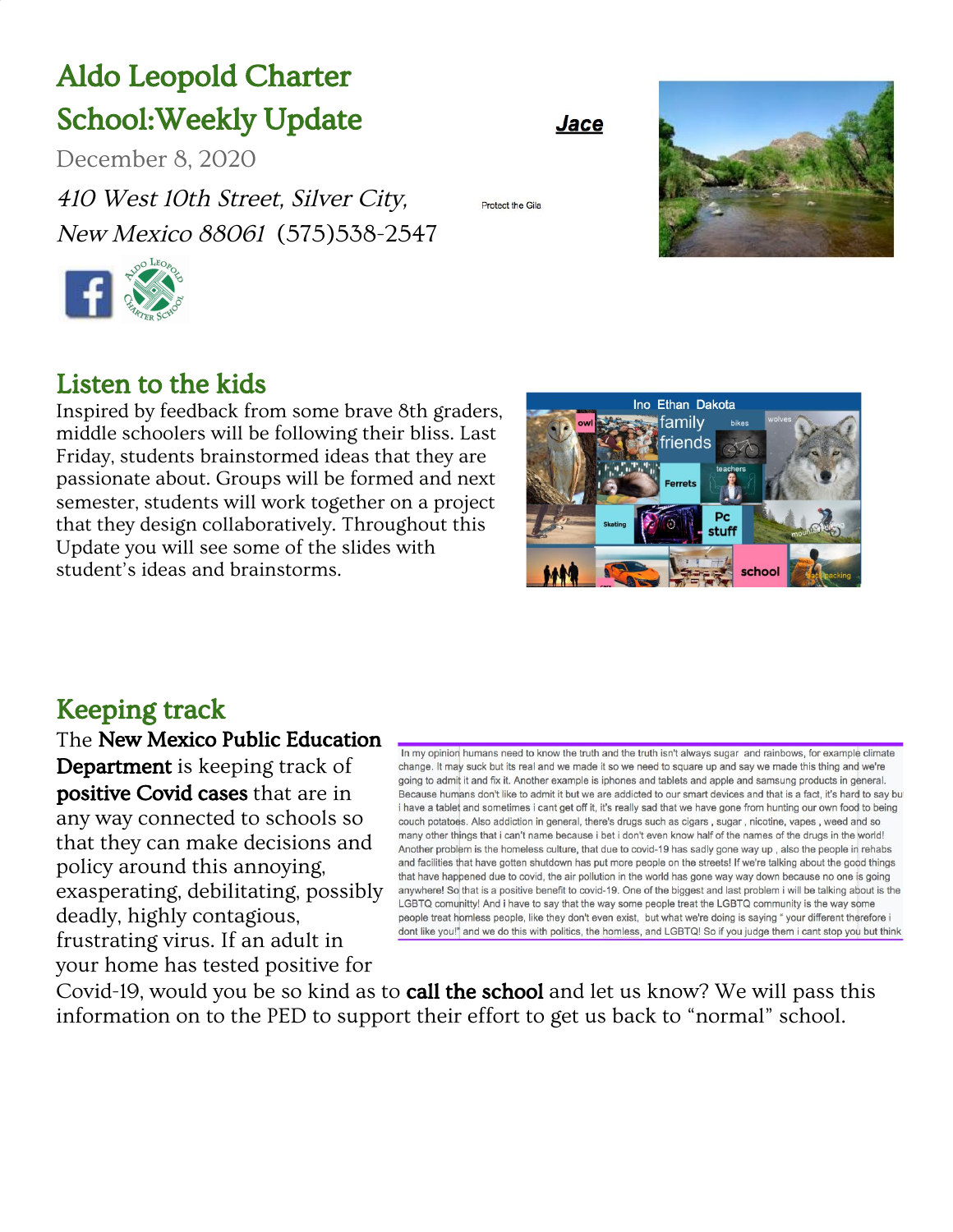#### The youngest among us

The **sixth grade** is spending much of December learning the physics of light and color. Next week, they will be creating scientific instruments designed to explore the **nature of** sound that pets, siblings, and perhaps adults with less active imaginations might find somewhat annoying. The sixth-grade teacher apologizes in advance.

maddox **Global warming** 





#### If you have a bit extra…

Consider making a [donation](https://www.gofundme.com/f/alcs-ella-michael-ella-memorial-scholarship-fund) to the Ella, Michael, and Ella Scholarship Fund. This fund was established in the names of three extra-ordinary Aldo students, Ella Kirk, Michael Mahl, and Ella Myers, who died in a plane crash in May of 2014. The scholarship is awarded to a graduating Aldo student who plans to go on to an accredited college. The fundraising committee has set a goal of \$15,000 to replenish the fund; please consider

giving in support of past and future greatness.

### Seventh grade

7th grade will be wrapping up the semester with finals week, December 14 - 17. Students will complete a project for their math and science final this year. They will research an organism of their choice and create a project based on the characteristics of life they have been learning about. Students will present their project on Monday and Tuesday, December 14th and 15th. Their math



final will be tied to their research project. They will use data from their project to answer questions about scaled copies, scaled drawings, and proportional relationships tables, graphs, and equations. I'm sure your child would be happy to tell you more about it!